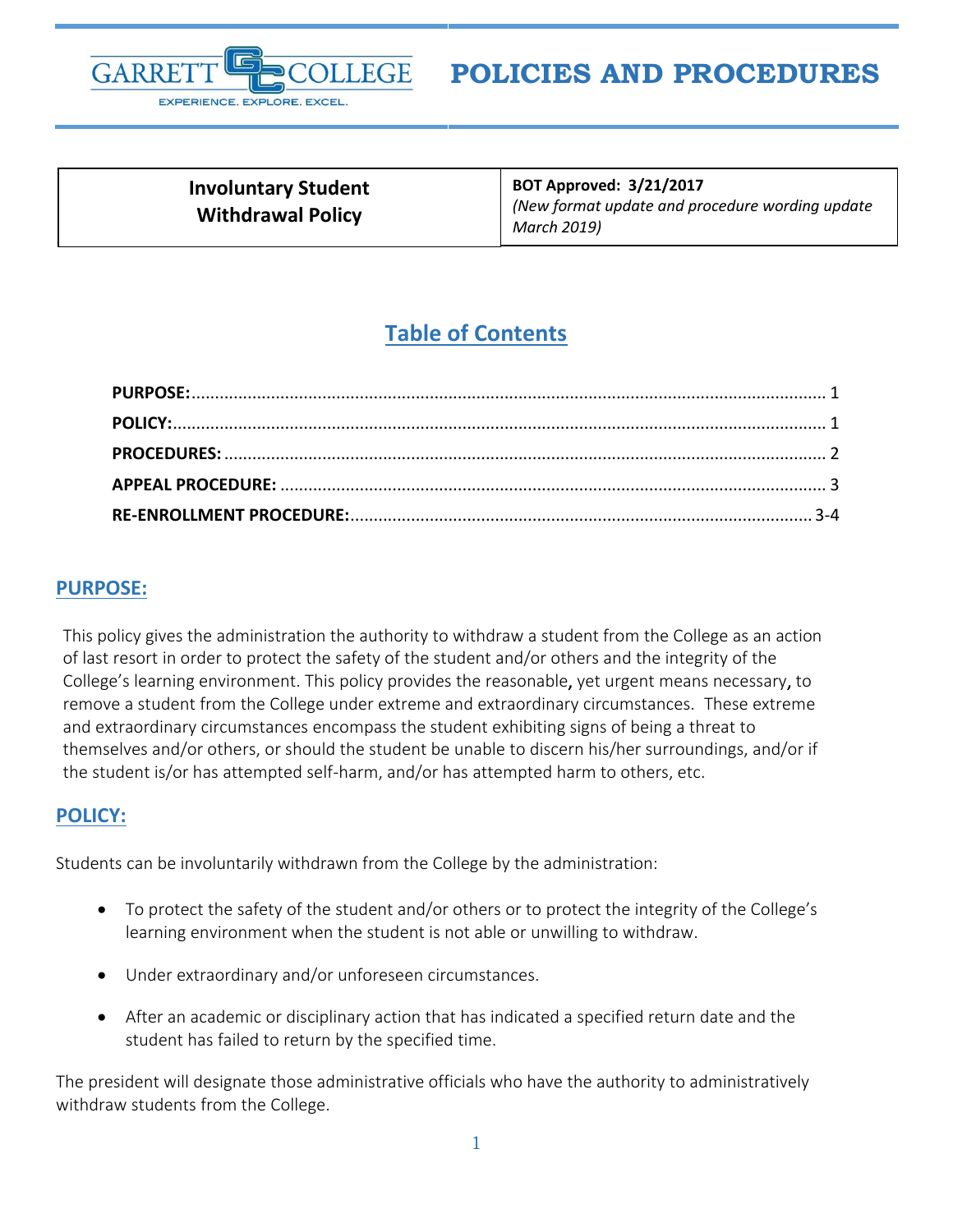The College may take action in the form of an Involuntary Student Withdraw after a three-day time period has passed following the initial notification to the student of recommendation to withdraw and the student has not requested a withdraw of his or her own volition.

Any student withdrawn by means of this policy will have a reasonable period of time in which to respond to and/or appeal to the decision of the College as outlined in the attending procedures.

## <span id="page-1-0"></span>**PROCEDURES:**

GARRE

EXPERIENCE. EXPLORE. EXCEL

- 1. A staff or faculty member may recommend a student for an Involuntary Student Withdrawal by contacting the CARE team. If the CARE team concurs, the student is notified and has three days to either voluntarily withdraw or have the case reviewed for action by an administrator designated by the president. The CARE team recommendation should come after all available and reasonable resources have been exhausted or refused by the student. Support for this recommendation must explain, in detail, the nature of the request, list any specific circumstances that may support the request, provide available documentation, and fall within the limits of the following criteria:
	- *a. Involuntary withdrawal may be used to protect the safety of the student and/or others or to protect the integrity of the College's learning environment when the student is not able or willing to withdraw from courses.* 
		- *Note: Examples of safety of the student and/or others may include, but are not limited to:* 
			- *i. displays signs of harm to self;*
			- *ii. displays signs of harm to others; and/or*
			- *iii. exhibits the appearance of mental illness.*
	- *b. Involuntary withdrawal may be used under extraordinary and/or unforeseen circumstances (as exampled above) and it is necessary to protect the safety of the student and/or others.*
	- *c. Involuntary withdrawal may be used after academic or disciplinary action that has specified return date and the student has not returned by the specified time.*
- 2. Upon receipt of a request for Involuntary Student Withdrawal, the designated administrator will review appropriate documentation and make a decision regarding the student's status. The administrator may require a meeting with the student as well as staff members that have observed the student's circumstances to render this decision.
	- a. If the administrator determines that the student should leave the College, the said official or his/her designee will inform the student in writing and may inform the student's parent, spouse, or other close relative.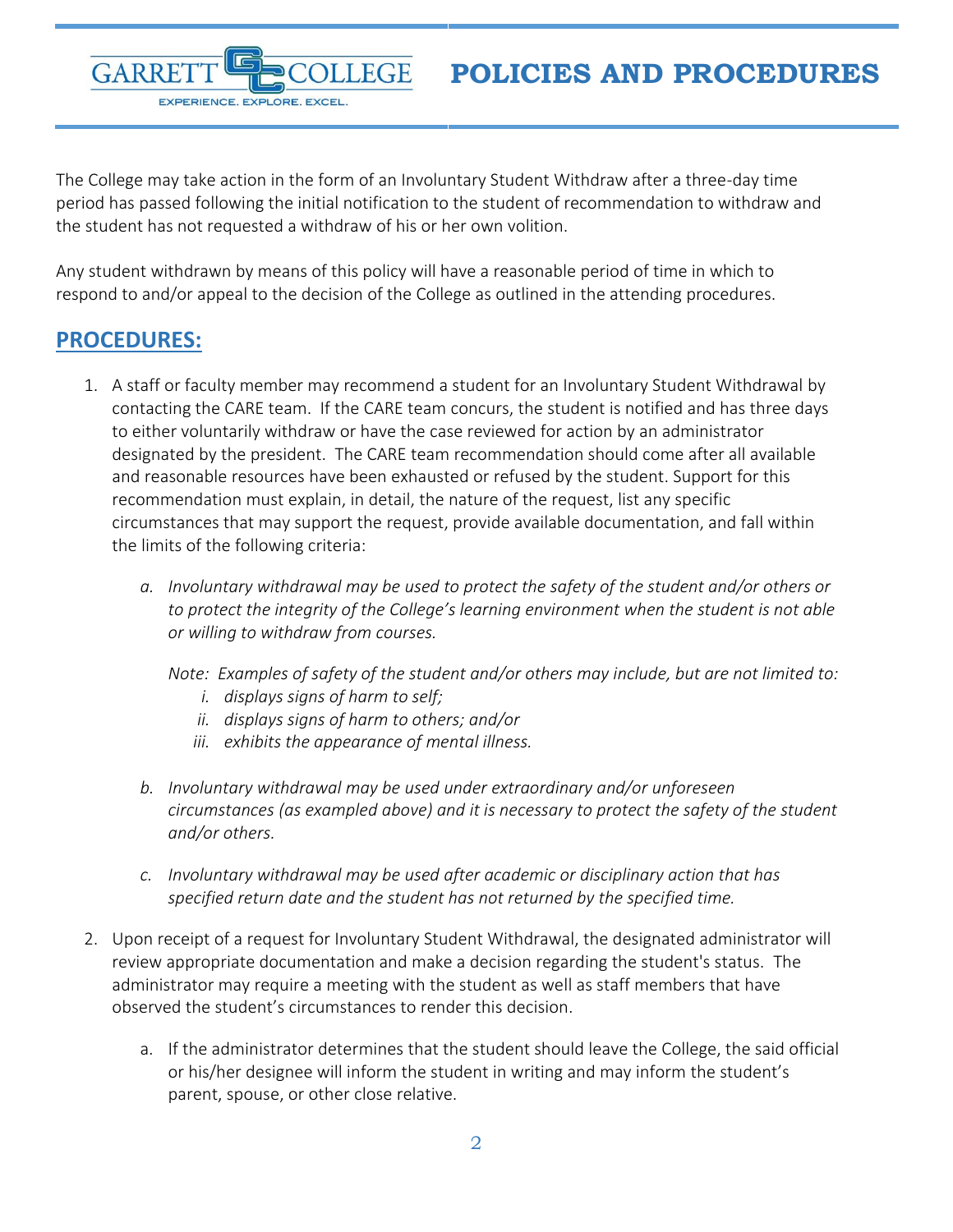- b. If the administrator determines that the student should not leave the College, the said official will confer with the recommending staff member and determine next steps.
- *3.* If the Involuntary Student Withdrawal is approved, the student may receive a pro-rated refund of tuition\* depending upon the specific student's circumstances. Fees are non-refundable. Eligibility is determined by the hearing administrator and business office official following the Administrative Withdraw guidelines set forth by the Business office. *(\*Federal funds will be returned per Title IV calculations.)*
- 4. Involuntary Student Withdrawal is not a substitute for appropriate disciplinary action.
- 5. If the student resides in the residence halls, an approved Involuntary Student Withdrawal will remove the student from on-campus housing effective immediately. Student will be immediately notified and must move out within 24 hours of the effective withdrawal. The student may request a pro-rated refund of their housing charges\* depending upon the specific student's circumstances (\*Federal funds will be returned per Title IV calculations).

### <span id="page-2-0"></span>**APPEAL PROCEDURE:**

GARRE

EXPERIENCE. EXPLORE. EXCEL

- 1. A student may appeal an Involuntary Student Withdrawal in writing to the alternative designated administrator within ten (10) calendar days after the withdrawal. The student's letter must explain the nature of the appeal and include any supporting evidence.
- 2. The designated administrator will review the original recommendation of Involuntary Student Withdrawal, review the student's written appeal request, meet with student and staff members that have observed the student's circumstances, and render a decision within 48 hours of receipt of the appeal.
- 3. If the administrator determines that the student should leave the College, the said official or his/her designee will inform the student in writing and may inform the student's parent, spouse, or other close relative.

### <span id="page-2-1"></span>**RE-ENROLLMENT PROCEDURE:**

- 1. A student wishing to reenroll following an Involuntary Student Withdrawal may do so immediately the following semester by completing the Application for Readmission.
- 2. After receiving the Application for Readmission, the student will be scheduled for an appointment for a re-enrollment interview with the designated college administrator in order to determine the readiness to return. The administrator may require additional documentation based on the student's circumstances.